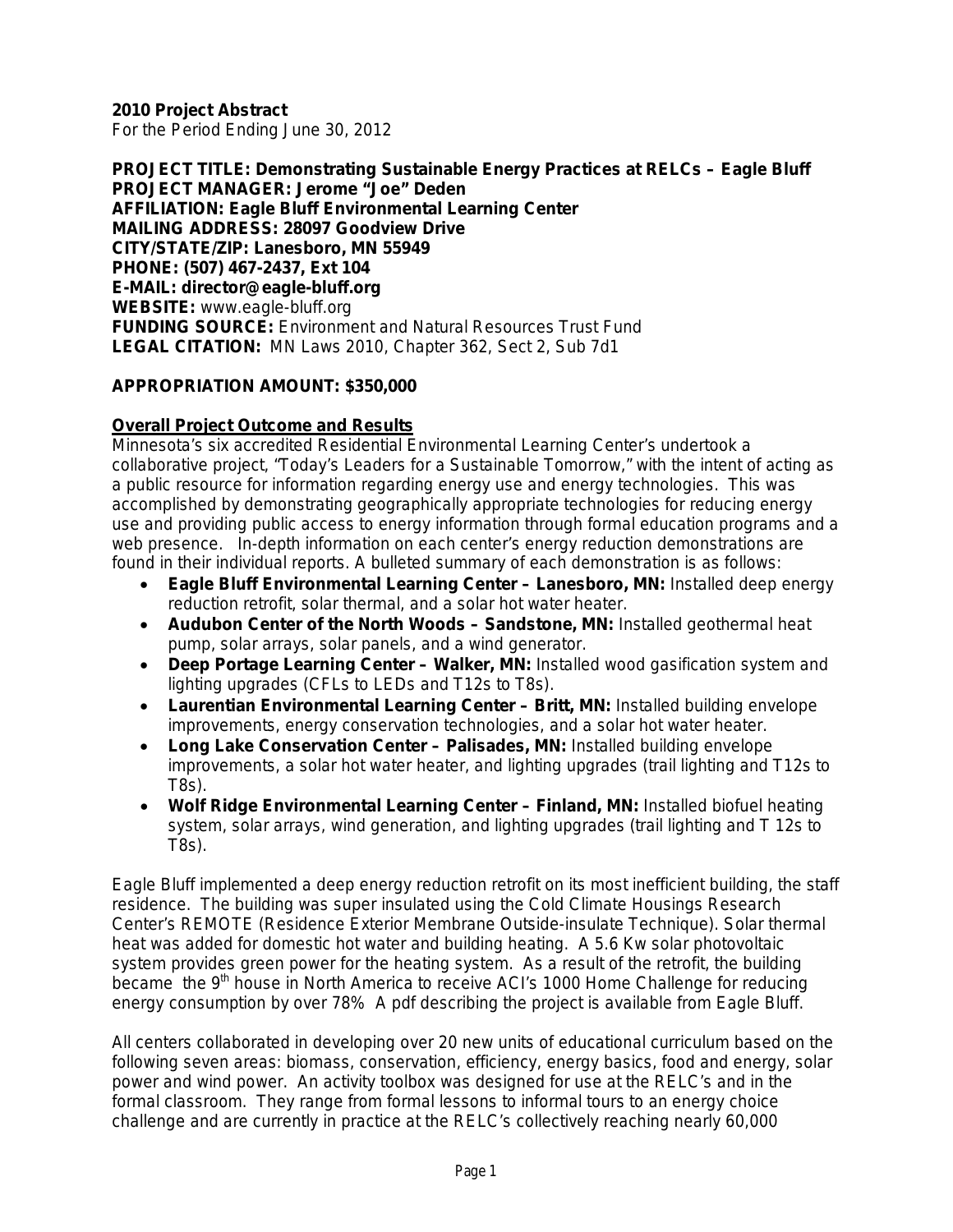visitors/students annually. In order to determine the efficacy of the educational materials and program, an external assessment was done which evaluated the knowledge and behaviors of visitors to the RELC who participated in the activities. The results showed that 88.5% of children and 50.6% of adults had an increase in knowledge and 70.2% of children and 52.6% of adults increased their energy conserving behaviors while visiting an RELC.

#### **Project Results Use and Dissemination**

Homeowners, commercial businesses, educators and the general public can access the educational materials, assessment results, demonstration information, and current energy use/production on the Today's Leaders for a Sustainable Tomorrow website at: [www.tlfast.org.](http://www.tlfast.org/)

In addition, this project has allowed the centers the opportunity to collaborate with Winona State University to offer an Energy Resource Advisor course which is part of Continuing Education program and a core course in WSU's Sustainability major.

Using the TLFAST demonstrations and curriculum as the framework, the centers are also now positioned to collaborate on an innovative program funded by the National Science Foundation which focuses on providing informal STEM (Science-Technology-Engineering-Math) experiences for K-12 students.

In the upcoming year and upon the total completion of the project, the centers' will be participating in tours, conferences, or workshops to share the success of the project and publicize the resources available to the public as a result of the project.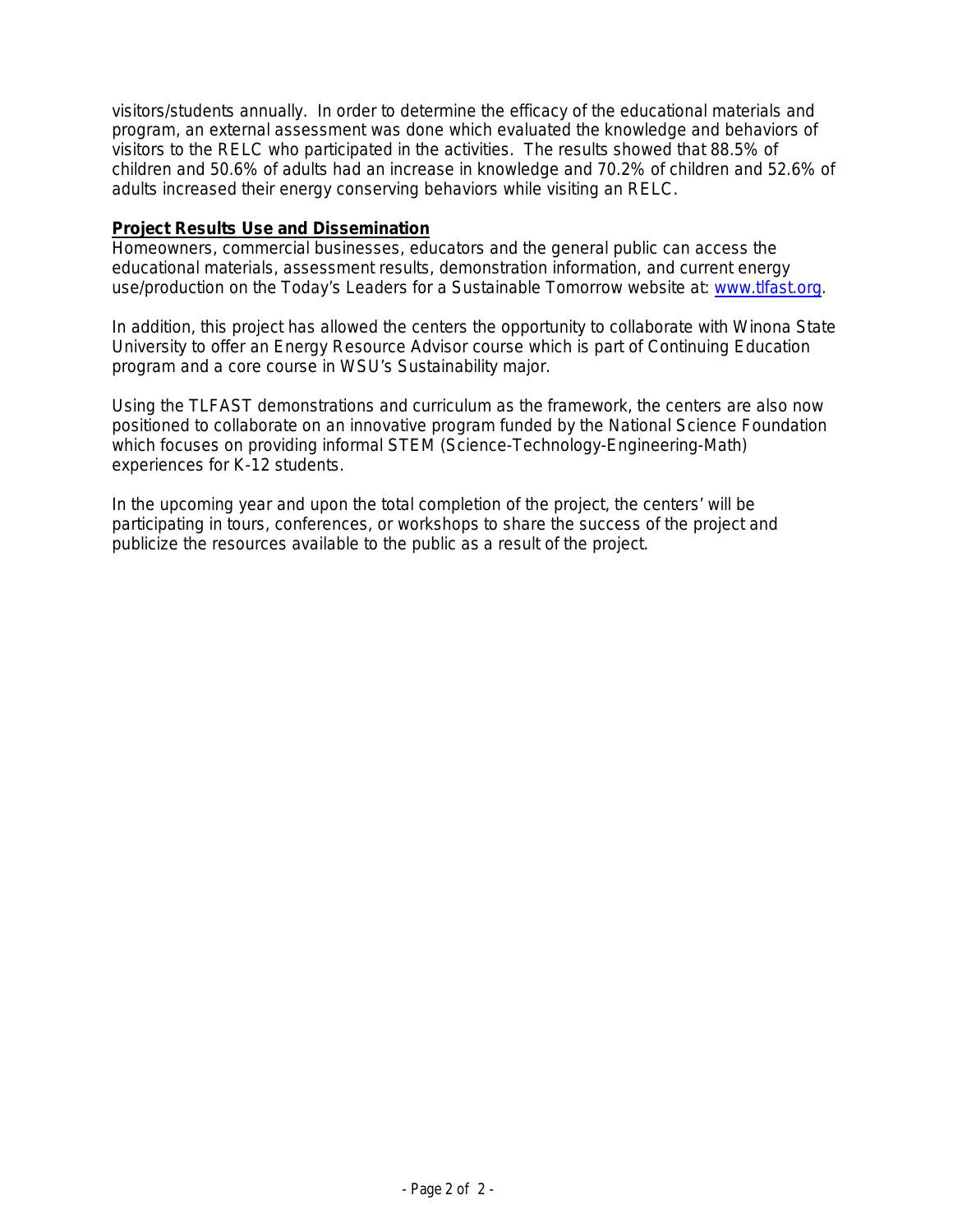# **Environment and Natural Resources Trust Fund (ENRTF) 2010 Work Program Final Report**

| Date of Report:<br><b>Final Report</b><br>Date of Work Program Approval:<br><b>Project Completion Date:</b>                                                                                              |                                                                                                       | 8/15/2012<br>9/8/2010<br>6/30/2012                                                                                                          |
|----------------------------------------------------------------------------------------------------------------------------------------------------------------------------------------------------------|-------------------------------------------------------------------------------------------------------|---------------------------------------------------------------------------------------------------------------------------------------------|
| <b>PROJECT TITLE:</b><br>L.                                                                                                                                                                              | 1)                                                                                                    | Demonstrating Sustainable Energy Practices at Residential<br>Environmental Learning Centers (RELCs) - Eagle Bluff (7d-                      |
| <b>Project Manager:</b><br><b>Affiliation:</b><br><b>Mailing Address:</b><br>City / State / Zip:<br><b>Telephone Number:</b><br><b>E-mail Address:</b><br><b>Fax Number:</b><br><b>Web Site Address:</b> | Joe Deden<br>Lanesboro, MN 55949<br>director@eagle-bluff.org<br>(507) 467-3583<br>www.eagle-bluff.org | MN Coalition of Residential Environmental Learning Centers<br>• Eagle Bluff, 28097 Goodview Drive<br>(507) 467-2437    Cell: (507) 951-8986 |

**Location:**Aitkin, Cass, Fillmore, Lake, Pine, and St. Louis

| <b>Total ENRTF Project Budget:</b> | <b>OVERALL &amp; EAGLE BLUFF PORTION (7d-1)</b> |              |
|------------------------------------|-------------------------------------------------|--------------|
|                                    | <b>ENRTF Appropriation</b>                      | \$350,000    |
|                                    | <b>Minus Amount Spent:</b>                      | \$349,415.01 |
|                                    | <b>Equal Balance:</b>                           | \$<br>584.99 |
|                                    | <b>ALL PORTIONS</b>                             |              |
|                                    | 7d-1: Eagle Bluff                               | 350,000      |
|                                    | 7d-2: Audubon                                   | 206,000      |
|                                    | 7d-3: Deep Portage                              | 212,000      |
|                                    | 7d-4: Laurentian                                | 258,000      |
|                                    | 7d-5: Long Lake                                 | 240,000      |
|                                    | 7d-6: Wolf Ridge                                | 234,000      |
|                                    | <b>TOTAL APPROPRIATION:</b>                     | \$1,500,000  |
|                                    |                                                 |              |

**Legal Citation: M.L. 2010, Chp.362, Sec.2, Subd. 7d1**

#### **Appropriation Language:**

\$1,500,000 is from the trust fund to the commissioner of natural resources for agreements as follows: \$206,000 with Audubon Center of the North Woods; \$212,000 with Deep Portage Learning Center; \$350,000 with Eagle Bluff Environmental Learning Center; \$258,000 with Laurentian Environmental Learning Center; \$240,000 with Long Lake Conservation Center; and \$234,000 with Wolf Ridge Environmental Learning Center to implement renewable energy, energy efficiency, and energy conservation practices at the facilities. Efforts will include dissemination of related energy education.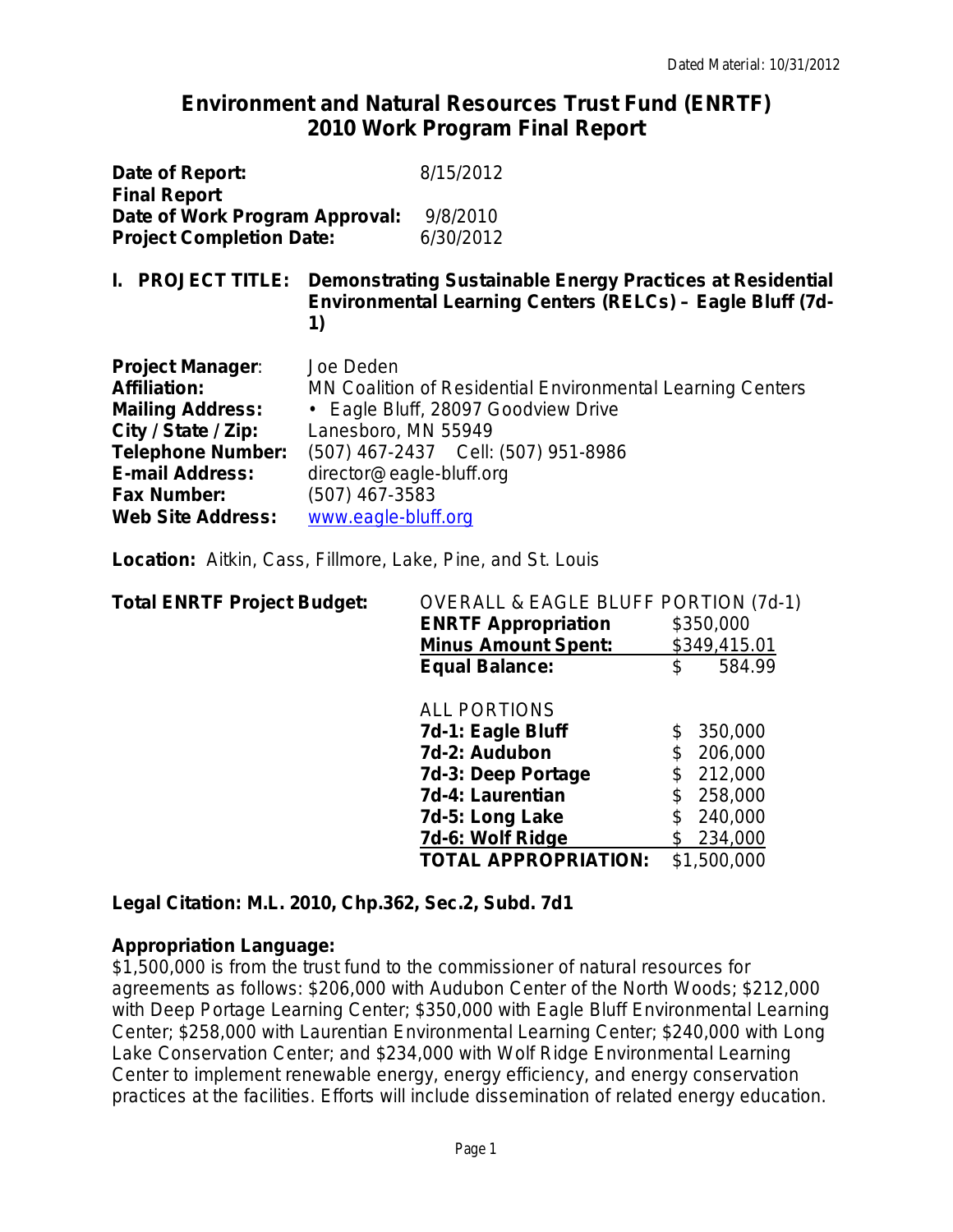# **II. and III. FINAL PROJECT SUMMARY**

Minnesota's six accredited Residential Environmental Learning Center's undertook a collaborative project, "Today's Leaders for a Sustainable Tomorrow," with the intent of acting as a public resource for information regarding energy use and energy technologies. This was accomplished by demonstrating geographically appropriate technologies for reducing energy use and providing public access to energy information through formal education programs and a web presence. In-depth information on each center's energy reduction demonstrations are found in their individual reports. A bulleted summary of each demonstration is as follows:

- **Eagle Bluff Environmental Learning Center – Lanesboro, MN:** Installed deep energy reduction retrofit, solar thermal, and a solar hot water heater.
- **Audubon Center of the North Woods – Sandstone, MN:** Installed geothermal heat pump, solar arrays, solar panels, and a wind generator.
- **Deep Portage Learning Center – Walker, MN:** Installed wood gasification system and lighting upgrades (CFLs to LEDs and T12s to T8s).
- **Laurentian Environmental Learning Center – Britt, MN:** Installed building envelope improvements, energy conservation technologies, and a solar hot water heater.
- **Long Lake Conservation Center – Palisades, MN:** Installed building envelope improvements, a solar hot water heater, and lighting upgrades (trail lighting and T12s to T8s).
- **Wolf Ridge Environmental Learning Center – Finland, MN:** Installed biofuel heating system, solar arrays, wind generation, and lighting upgrades (trail lighting and T 12s to T8s).

Eagle Bluff implemented a deep energy reduction retrofit on its most inefficient building, the staff residence. The building was super insulated using the Cold Climate Housings Research Center's REMOTE (Residence Exterior Membrane Outside-insulate Technique). Solar thermal heat was added for domestic hot water and building heating. A 5.6 Kw solar photovoltaic system provides green power for the heating system. As a result of the retrofit, the building became the  $9<sup>th</sup>$  house in North America to receive ACI's 1000 Home Challenge for reducing energy consumption by over 78% A pdf describing the project is available from Eagle Bluff.

All centers collaborated in developing over 20 new units of educational curriculum based on the following seven areas: biomass, conservation, efficiency, energy basics, food and energy, solar power and wind power. An activity toolbox was designed for use at the RELC's and in the formal classroom. They range from formal lessons to informal tours to an energy choice challenge and are currently in practice at the RELC's collectively reaching nearly 60,000 visitors/students annually. In order to determine the efficacy of the educational materials and program, an external assessment was done which evaluated the knowledge and behaviors of visitors to the RELC who participated in the activities. The results showed that 88.5% of children and 50.6% of adults had an increase in knowledge and 70.2% of children and 52.6% of adults increased their energy conserving behaviors while visiting an RELC.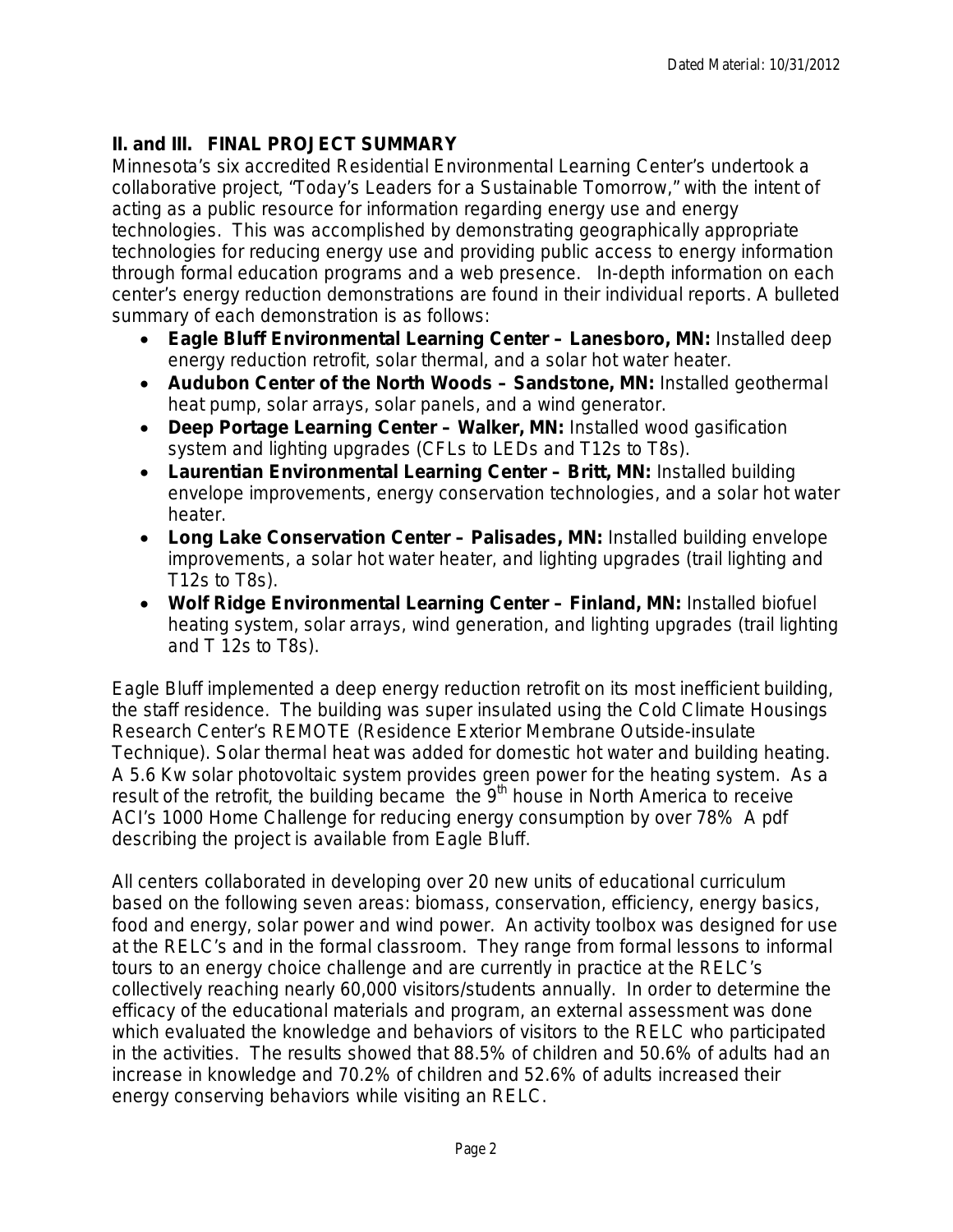# **IV. OUTLINE OF PROJECT RESULTS***:*

**RESULT/ACTIVITY 1:** Implementation of carbon and energy reduction systems for education and demonstration purposes at Eagle Bluff. Budget \$245,000. Completion Date June 30, 2012.

**Description:** Eagle Bluff is the only RELC located in southeastern Minnesota near the town of Lanesboro. We have about 20,000 users a year and teach them about the ecology of "Bluff Country".

Overall, the McKinstry Energy Audit for Eagle Bluff documented that all six of our buildings need envelope improvements to both conserve energy and improve energy efficiency. Three buildings are excellent candidates for solar hot water applications with five of the buildings benefiting from instantaneous domestic hot water backup. All four of our more public buildings would benefit from upgrading mechanical air handling and ventilation systems. McKinstry recommends converting our natural gas heating system to either electronic heat storage or geothermal systems depending on the availability of an on-site green electric power source. They recommend the establishment of a small scale wind turbine on-site for educational purposes. Outdoor and indoor lighting improvements will help reduce our electric energy use. And lastly, the sub-metering of all buildings to collect baseline energy use and to monitor improvements.

Our McKinstry audit and subsequent recommendation confirmed that our oldest buildings are indeed our most energy in-efficient buildings. The target of our LCCMR work plan is the Eagle Bluff's residence which was built in 1973. The retrofitted building will become the centerpiece for our Energy Resource Advisor (ERA) educational activities.

We have assembled a design and builder team with remodeling and energy related experience and have been meeting since the spring of 2008 and plan to have finished plans by July 2010. The funding for the design phase came for internal Eagle Bluff funds and a \$15,000 grant from the Beim Foundation.

Our plans are to improve the envelope utilizing the Cold Climate Housing Research Center's recommendations including the re-establishment of a continuous air barrier in the walls and ceilings. All windows and door will be replaced with high efficiency units. Plans include installing a heat recovery ventilator to achieve good interior air quality and to prevent mold.

We also plan to install solar hot water and solar photo-voltaic panels.

Monitoring equipment is already in place to establish base data and monitor improvements.

The reasons these improvements were chosen from the McKinstry report is because they: 1) have the ability to reduce Eagle Bluff's carbon production considerably while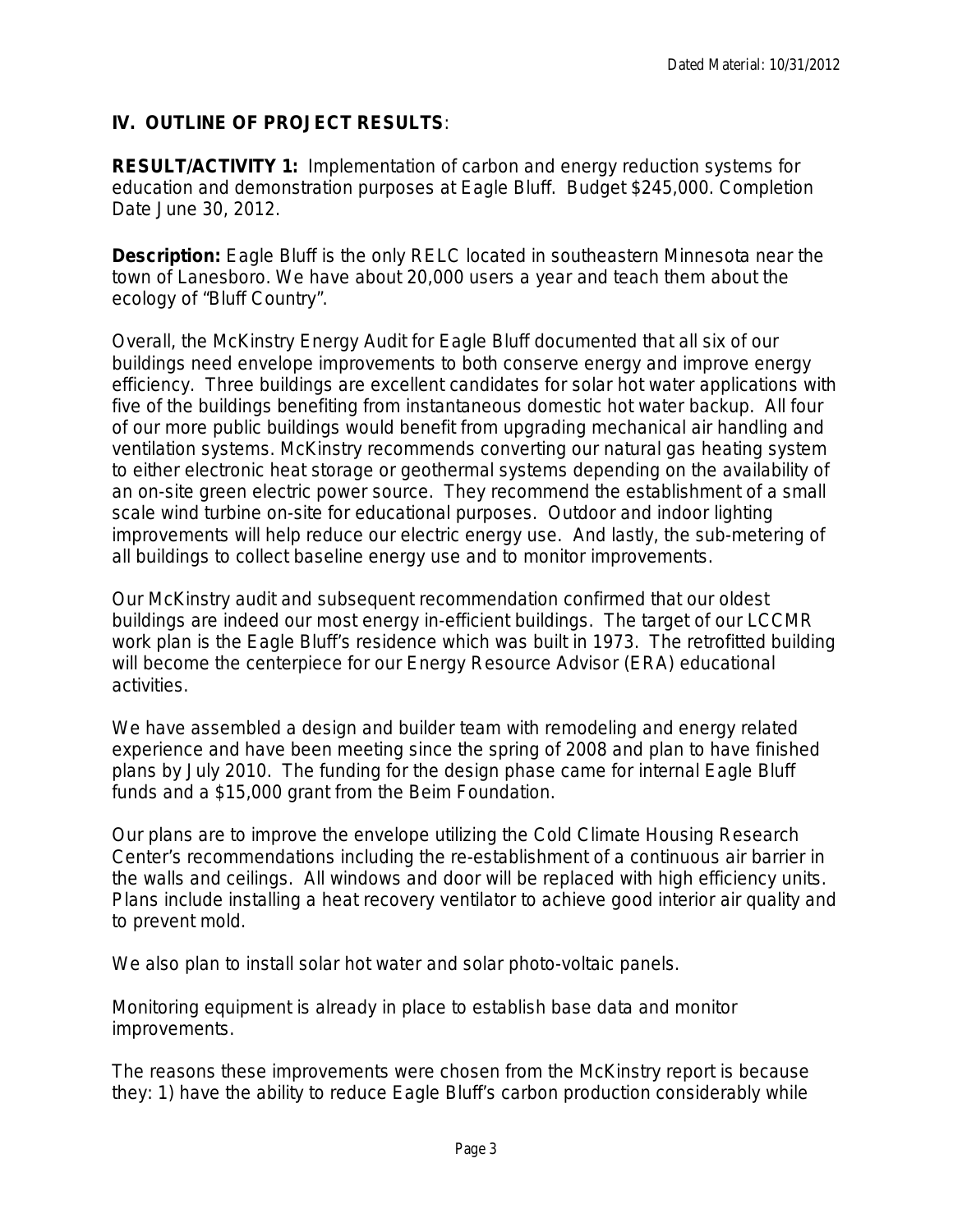improving efficiency, 2) utilize a renewable energy source (solar), and 3) serve as a visible demonstration for educating users on the benefits of energy conservation and efficiency, and renewable energy.

#### **Summary Budget Information for Result/Activity 1:**

| <b>ENRTF Budget:</b> | \$245,000.00 |
|----------------------|--------------|
| <b>Amount Spent:</b> | \$244,766.56 |
| <b>Balance:</b>      | \$233.44     |

| Deliverable/Outcome                         | <b>Completion</b><br><b>Date</b> | <b>Budget</b> | <b>Estimated Carbon</b><br><b>Reduction (#s)</b> |
|---------------------------------------------|----------------------------------|---------------|--------------------------------------------------|
| 1-1 Envelope & Mechanical                   | 12/31/10                         | \$188,000     | 7,755                                            |
| Improvements will be<br>completed           |                                  |               |                                                  |
| 1-2 Solar Hot Water will be<br>installed    | 12/31/10                         | \$25,000      | 6,000                                            |
| 1-3 Solar Photovoltaic will<br>be installed | 12/31/10                         | \$32,000      | TBD depending on size                            |

**Final Report Summary:** 7/15/2012 A deep energy reduction retrofit was completed on the Eagle Bluff residence, our most energy in-efficient building before the process began. The outside envelope walls have been sealed with a bituminous membrane, super insulated with either six inches of extruded polystyrene (XPS) or six inches of polyisocyanutate (PIC). The inside ceilings were foamed with six inches of PIC foam. A whole house air handling system was installed complete with an environmental recovery unit to recapture waste heat and humidity. All windows and doors were replaced with Loewen Windows with an R value of 8. A blower door test was completed. Results have improved from being unpressurizable in 2007 to 212 cubic feet per minute at 50 Pascals of pressure or from greater than 6 air exchanges per hour to 0.45 air exchanges per hour.

A solar thermal system was installed including: 200 square feet of Heliodyne collectors, an ICM controller and a 400 gallon storage tank. Heat from this system provides primary heat for domestic hot water and secondary, supplemental heat for a hydronic home heating system.

5.44 Kw of solar power was brought online by Winona Renewable Energy to provide power. Data from the Enphase monitoring system is available on Eagle Bluff's website.

Promotion for the project has been ongoing with articles appearing in regional newspapers. Other events include: a builder's tour, a grand opening, participating in the Midwest Builders Conference held in Menomonie, WI March 2011. Ongoing tours of the project occur at least twice monthly.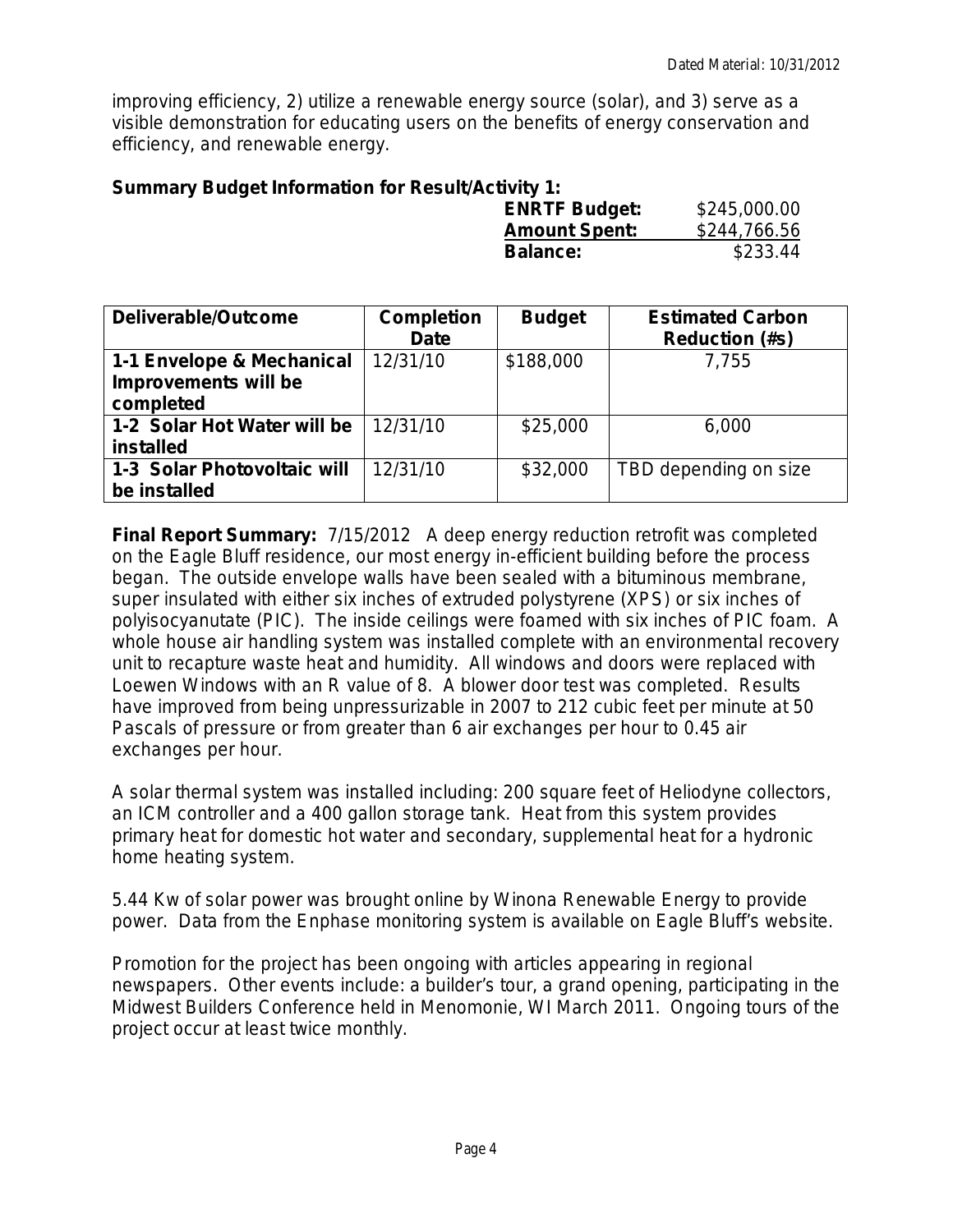The project became the 9<sup>th</sup> home in North America and the first home in Minnesota to complete ACI's 1000 Home Challenge by documenting an energy reduction of over 78% over the past year. See appended ACI letter.

The unspent \$233.44 was for a monitoring controller for the solar thermal system that was delayed by the manufacturer and is being installed after the grant period expired.

**RESULT/ACTIVITY 2:** Measurement and oversight as a basis for education and information sharing. Budget \$30,000 Completion Date June 30, 2012

**Description:** Overall Project Coordination: Managing architect - Kirk Program Management, Inc. (KPM) who supervised the McKinstry Study will help all six centers prioritize their energy projects matching their needs with current technologies, provide advice for contracting for design and construction services, review and critique proposed design solutions and perform periodic on-site observations of the work in progress and contribute updates, provide background information for the website and education materials.

# **Summary Budget Information for Result/Activity 2:**

| .<br><b>ENRTF Budget:</b> | \$30,000 |
|---------------------------|----------|
| <b>Amount Spent:</b>      | \$30,000 |
| <b>Balance:</b>           | \$0      |

| Deliverable/Outcome                             | <b>Completion</b> | <b>Budget</b> |
|-------------------------------------------------|-------------------|---------------|
|                                                 | <b>Date</b>       |               |
| 2-1 Scope of Work & Technical Teams will be     | 12/31/10          | \$20,000      |
| established for each center. Centers will be    |                   |               |
| assisted in going out for, receiving, and       |                   |               |
| evaluating procurement options.                 |                   |               |
| 2-2 Progress on Work Plans will be monitored at | 6/31/2012         | \$10,000      |
| each center.                                    |                   |               |

# **Final Report Summary:** Ronald Kirk, Consulting Architect, 7/15/2012

The six Environmental Learning Centers have submitted detailed reports summarizing the work performed and results achieved as a result of the LCCMR approved grant. These summary reports record the timeline of activities culminating with the completion of the work by the end of June 2012, a description of the energy efficiency measures implemented, moneys spent and information on the outcomes in terms of performance and other relevant impacts. I refer the reader to these reports for detailed information. This summary report will focus on the some of the process strategies that were designed to produce predictable high value outcomes and to highlight some of the outstanding accomplishments of this important effort as a result of the LCCMR funded work.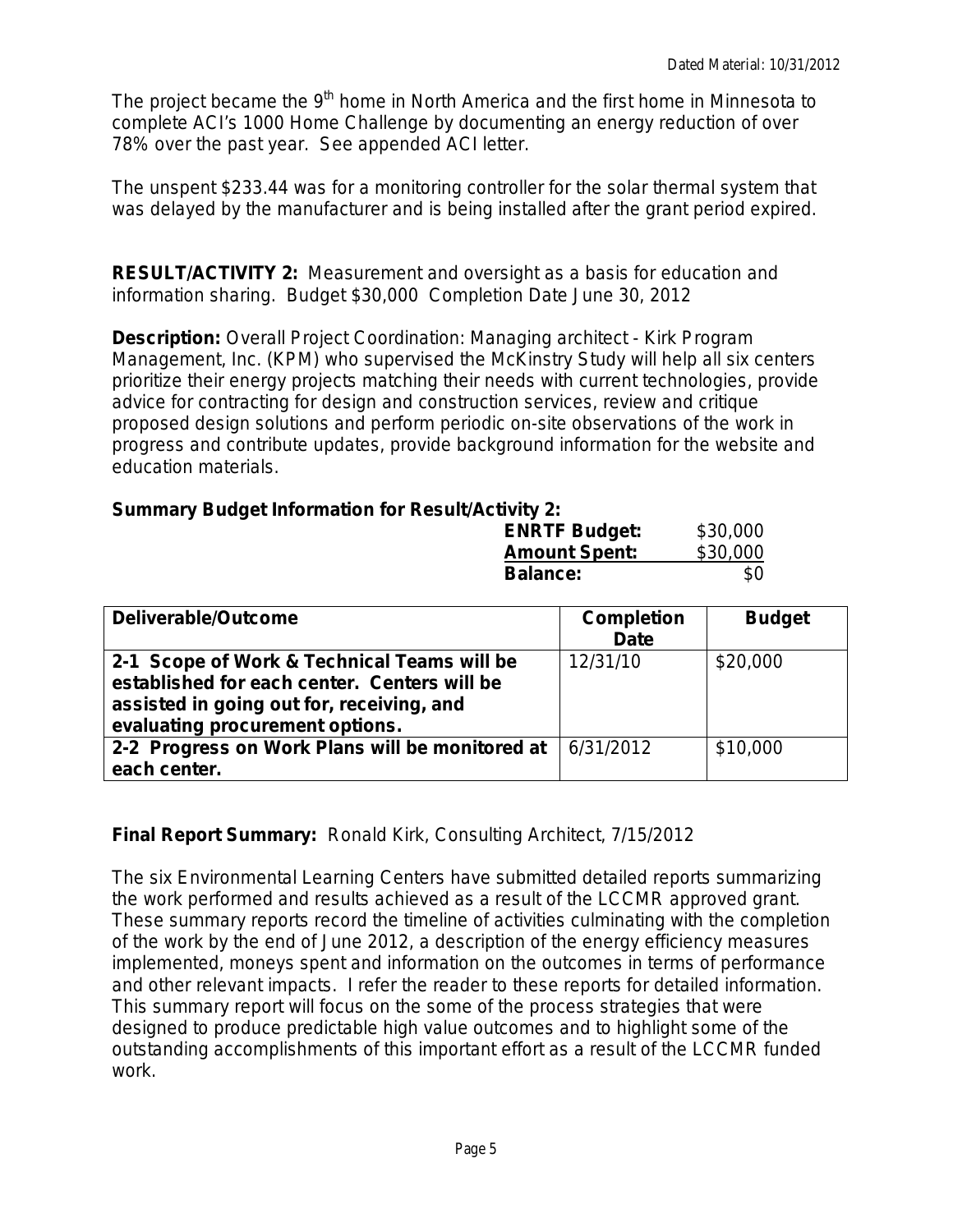Any funding source wants to have some assurances that the money awarded achieved the stated goals of the request for funding. Much attention was devoted from the beginning of the planning effort to implement proven "project success" strategies to ensure that each energy efficiency and carbon reduction strategy implemented was designed and installed in accordance with appropriate professional standards of care and quality construction methodologies. Several key "project success" strategies were incorporated into this effort.

# **PROJECT SUCCESS STRATEGIES**

- 1. It was imperative to select highly qualified design professionals with demonstrated successful experience in the work and familiarity with current building science knowledge. A detailed Request for Proposal was prepared for each project outlining the scope of work to be designed, a detailed scope of service and quality assurance measures that were to be implemented and the format for submittals. Interviews were conducted with each firm submitting a proposal and a finalist selected based on a ranking of each firm. The interview process allowed the client to evaluate the individuals assigned to perform the work and to make an informed choice. The firms selected were highly qualified to execute the design services at a high level of professional competence throughout the design process and during the construction process in administering the contract requirements and providing on site observation of the work. The quality of the final finished work is testament to the careful selection of the firms and their highly professional approach to the work.
- 2. To the extent possible with public sector bidding requirements it was imperative to be able to select highly qualified construction firms to carry out the on-site work. Particularly in more rural areas this objective can be a challenge but with carefully prepared bidding documents with clear qualification criteria the centers were successful in being able to utilize qualified firms. It is acknowledged that not all firms were familiar with current building science based best practices at the beginning of the construction process but with active and close involvement and coaching by the design professionals throughout the construction process the construction firms learning curve not only allowed the work to be completed in accordance with documents and quality construction standards but provided the construction firms with considerable best practice experience that they will now be able to incorporate into their future work. We successfully utilized "Best Value" alternative procurement procedures as approved by the legislature in 2007 to be used by all school districts in Minnesota at one of the centers for work funded by other sources.
- 3. Implementing quality assurance measures throughout the construction process was believed to be key to achieving desired outcomes. Each project used a variety of approaches and strategies to ensure ultimate project success. Some firms incorporated "stop signs" which were signals to the construction firms to stop the work at key points to allow detailed and timely observation of the work in process to ensure the work was being installed properly. Regular on site pre-construction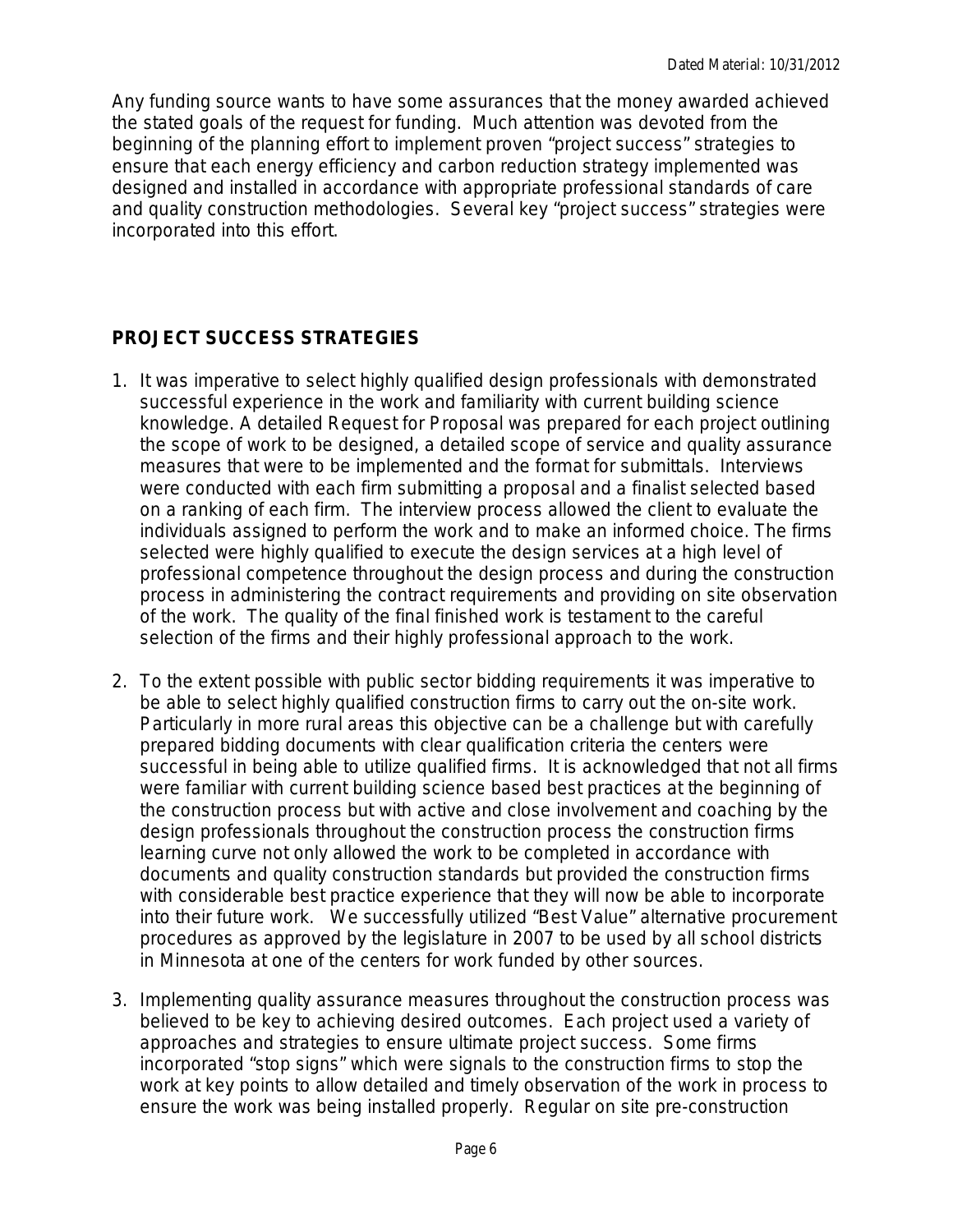meetings were conducted to make sure the construction firms and their personnel understood the requirement of the work and were ready with appropriate on site crews to properly execute each phase of the work prior to commencement of the work.

Blower door tests were conducted prior to commencement of the on-site envelope improvement work to establish a base line point and then after completion of the envelope improvement work to verify that the work was completed properly. For example, on the Eagle Bluff residence project the house had such a high air leakage level that the initial blower door test was not even able to create enough pressurization to record data. After completion of the envelope work the data indicated very little leakage and the measured natural gas use before and after indicated a remarkable 93% reduction in heating energy use.

In a couple cases the solar thermal systems initially experienced some overheating but again these issues were addressed during the commissioning process. One of the lessons learned as a result was that for applications where a wide variation in occupancy and subsequently highly varied hot water demand such as environmental learning centers with smaller occupancy levels during the summers and several days where occupancy levels can be quite low proper provisions for dealing with the excessive generation of hot water by the solar panels has to be given careful attention. Sometimes our best educational opportunities arise in these types of situations and can be very helpful in helping others avoid problems.

# **SUMMARY HIGHLIGHTS OF ACTUAL OUTCOMES**

It is important to note that partially as a result of the LCCMR approved grant several of the centers were able to acquire additional funding to expand the scope of their energy efficiency measures and to be able to achieve even greater carbon footprint reductions.

Not all of the energy efficiency measures were completed in time to be able to record a full year of actual energy use to compare to the original 2007 data used to calculate the initial carbon footprint. It is instructive however to highlight some of the initial data that is available.

**Deep Portage** with a combination of the LCCMR approved funds and other funding has been able to make the claim of having reached carbon neutral through a reduction of propane use, solar and wind renewable systems and with the purchase of green credits for all of their electricity use. Their actual 2011 propane use compared to the 2007 benchmark data reflects an amazing 77% reduction while their electrical energy use reached a 13% reduction level for an overall on site carbon reduction of 43%. The purchase of green credits for the remaining electrical use allows them to claim a carbon neutral achievement. The early 2012 data suggest a possible even larger carbon reduction level may be achieved.

**Eagle Bluff** was able to record a 93% reduction of natural gas usage from the 2010 usage data prior to completion of the envelope improvements. This outstanding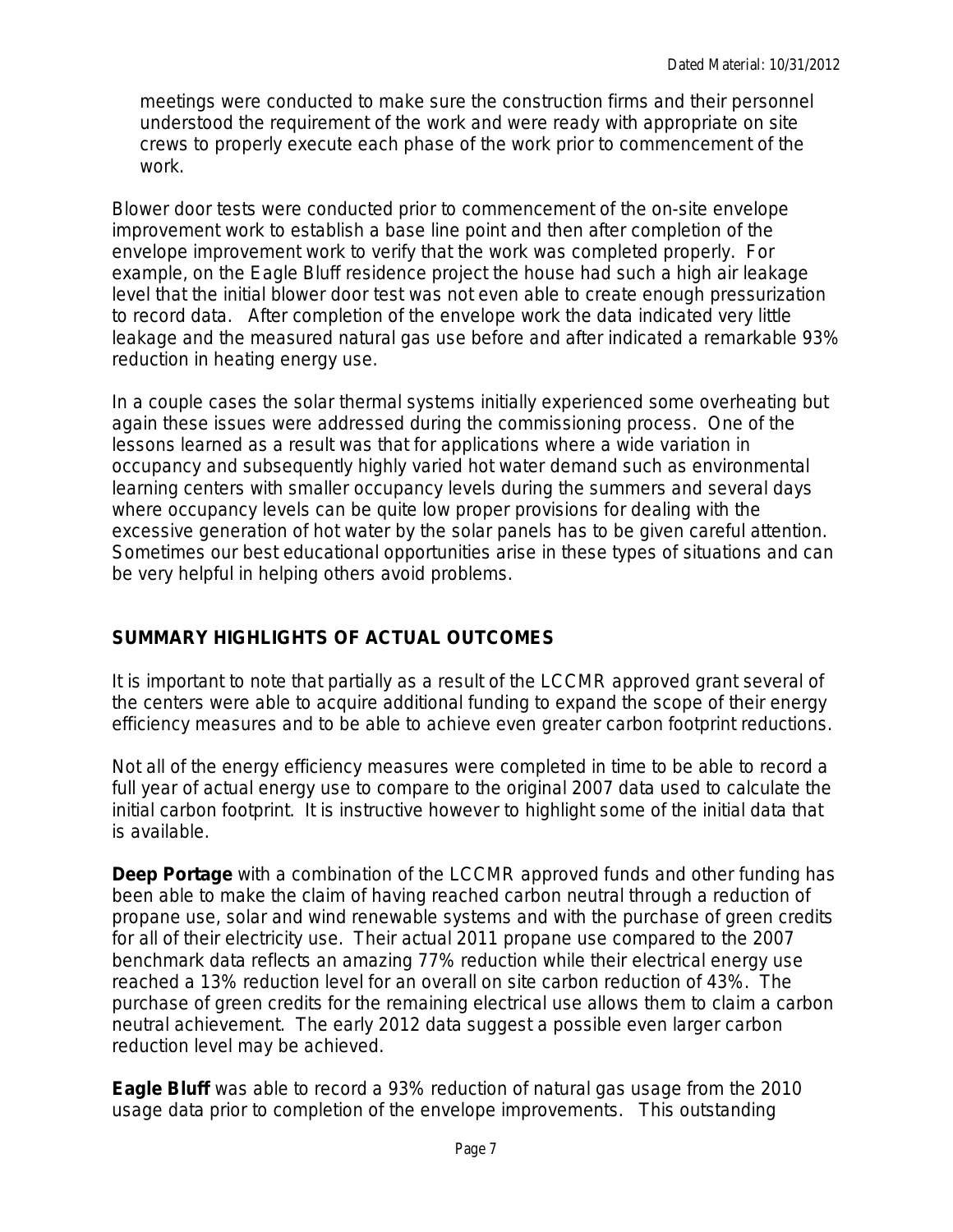accomplishment allowed them to become the first deep energy retrofit in the state of Minnesota to receive the Affordable Comfort Institute 1000 Home Challenge award.

**Laurentian** has achieved a 42% reduction in propane usage from the July 1-June 30 2011/2012 heating season compared to the same period of the 2007/2008 heating season. This is a dramatic impact and one that is also felt and recognized by all visitors in the obvious change in comfort levels especially in the Lodge and Office buildings which were the primary focus of this effort.

**The Audubon Center** results are somewhat complicated because of a problem with their electric driven geothermal system which was not operational from April to July of 2011 which necessitated the use of propane backup boilers which of course increased the propane use above normal operations. Even with this anomaly propane use in 2011 was reduced by 10% from the 2010 usage. When comparing the Jan-April 2012 period with the Jan-April 2011 period the propane use data indicates an 80% reduction. The annual results won't be available until December 2012 but the reduction in propane use is expected to be very dramatic as a result of envelope improvements and the solar thermal domestic hot water system installed and fully operational.

**Wolf Ridge** completed their LCCMR approved funded work by the June 2012 deadline but actual energy and carbon reduction information is not yet available. Engineering calculations for projected impact for the East Dormitory suggests close to a 50% reduction in propane usage. Converting the trail lighting to LED lighting is projected to achieve a 74% reduction in electrical usage. An additional 33% reduction of campus electrical lighting energy usage is projected from the conversion of T12 fluorescent fixtures to the newer T8 technology.

# **Long Lake**

The solar system was only recently completed so no actual production data is available. Again, partially as a result of this funding Long Lake was able to receive additional federal funding to implement significant envelope improvement measures in several of their campus buildings. No engineering calculations were performed to project a realistic estimate but based on comparable other project experience the combination of the new solar system and envelope improvements are expected to make a significant reduction in energy use and subsequent carbon footprint reductions.

In addition to the above center specific highlights each of the centers either has installed or is in the process of installing energy monitoring systems. These systems will have the capability to record energy production of the solar photovoltaic and solar thermal systems. Some of the more extensive systems will be able to record actual energy usage of various systems and/or buildings which in addition to recording energy use will also enable staff to trouble shoot system problems and allow them to identify when systems are using more energy than intended and thus allow the staff to reduce the amount of wasted energy used at each center. Numerous studies around the world have indicated that as much as 40% of a buildings energy use is actually wasted by malfunctioning equipment or improperly controlled mechanical and lighting systems that are running when not needed or desired.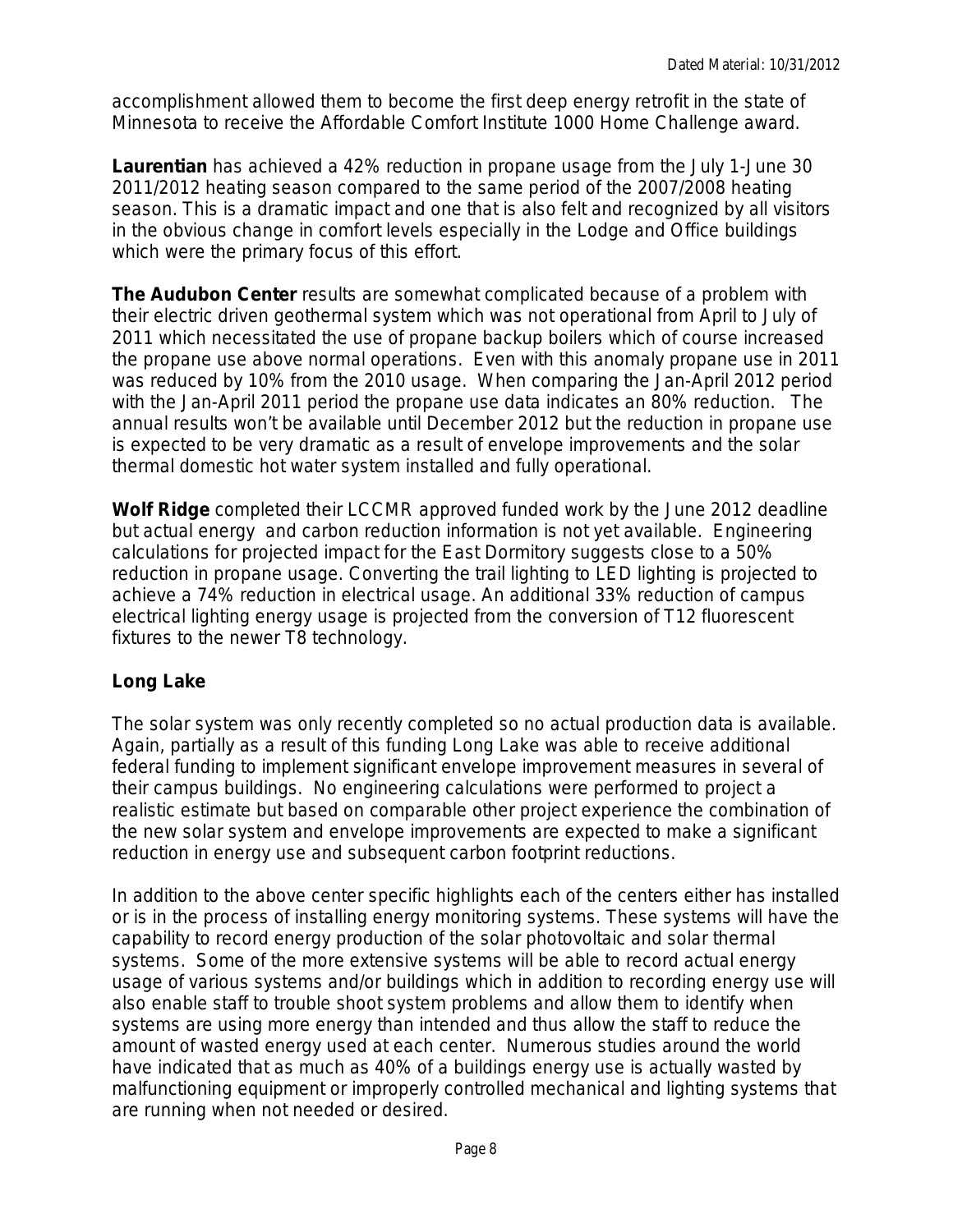All six centers have collaborated in developing over 20 new units of educational curriculum units based on the following eight areas: biomass, climate change, conservation, efficiency, energy basics, food and energy, solar power and wind power. Each of the centers provide tours of their energy improvements and have incorporated lessons learned into their educational curriculum thus helping to transform the knowledge base of Minnesota students and residents related to these critical energy issues.

The training of local firms in the latest building science construction techniques was a side objective of this effort and will hopefully benefit future construction efforts in the local areas of each of the six centers.

In summary it is this author's opinion that the LCCMR approved funds have been invested wisely and have achieved and will continue to achieve significant energy and carbon footprint reductions for years to come. The joint development of new energy related educational curriculum units by the six centers will lead to evidence based energy and climate education for generations to come for students and other citizens able to experience the examples set by these six centers. It is this author's opinion that it is essential that the citizens of Minnesota understand in an unbiased, scientific, nonpolitical manner the critical energy and climate issues of this period in our planet's history. This citizen awareness and understanding of the palette of proven solutions as demonstrated by the results of this effort could well help establish the state of Minnesota as a national leader in solving the complex energy and climate related challenges that desperately need creative, smart and proven effective solutions.

In closing I would like to commend and express appreciation for the LCCMR's support for this important effort in helping the joint coalition of residence based environmental learning centers make tremendous progress in their pursuit of their goal to reduce their collective carbon footprint by 80%. Much work remains to accomplish this goal but thanks to the LCCMR attainment of this goal is now within sight.

**RESULT/ACTIVITY 3:** Development of significant public education on energy choices. Budget \$60,000 Completion Date June 2011

**Description:** Overall Project Coordination: Eagle Bluff will coordinate the development of appropriate K-12 curriculum and activities, on-site signage, take-home materials, web interaction and the development of center specific workshops and training seminars will be completed under the guidance of an educational consultant.

*3.1Lessons on Sustainability and Renewable Energy delivered at each RELC* We will develop, pilot test, and teach classes centered on renewable energy and sustainable lifestyles. These lessons will be large-group presentations and interactive classes for groups of 15-20 students, all of varying time lengths to fit each RELC's needs.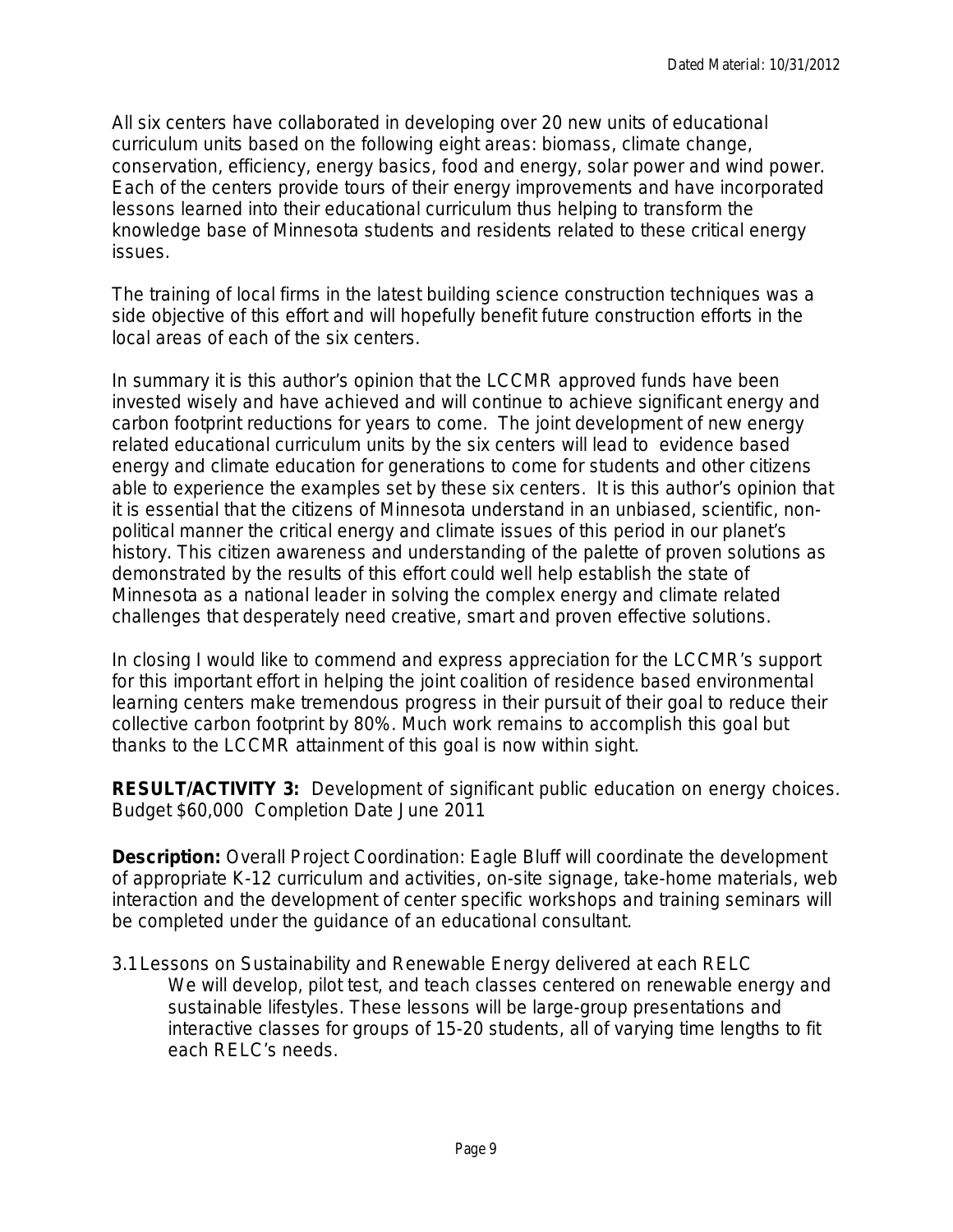3.2 *Participation in sustainable lifestyle activities at the RELC.*

As part of the lessons being designed, all students will be asked to live a more sustainable lifestyle during their RELC visit. This may include, but is not limited to: reducing food waste, composting food, reducing electricity use, reducing water use, recycling, etc.

#### 3.3*Interactive web-based tools*

We will develop and maintain interactive web tools to complement the pre- and post-visit lessons that students will complete at their own school before and after their visit to the RELC. This curriculum will be a matching in-kind donation to the program.

#### 3.4 *Assessment*

We will develop and implement an assessment tool that will measure the change in behavior and/or knowledge of students who participate in our program.

## **Summary Budget Information for Result/Activity 3:**

| <b>ENRTF Budget:</b> | \$60,000.00 |
|----------------------|-------------|
| <b>Amount Spent:</b> | \$59,648.45 |
| Balance:             | \$351.55    |

| Deliverable/Outcome                         | <b>Completion</b> | <b>Budget</b> |
|---------------------------------------------|-------------------|---------------|
|                                             | <b>Date</b>       |               |
| 3-1 K-12 curriculum will be developed       | 6/30/2011         | \$40,000      |
| 3-2 On-site signage recommendations will be | 6/30/2011         | \$4,000       |
| completed, designed and printed             |                   |               |
| 3-3 Interactive web-based tools will be     | 6/30/2011         | \$6,000       |
| developed and implemented                   |                   |               |
| 3-4 Assessment Tools will be developed      | 6/30/2011         | \$10,000      |

# **Final Report Summary:** 7/15/2012

A curriculum designer was hired to produce the suite of activities that would make the energy education program at the RELC's. During the fall, the contractor visited the RELCs to meet with their staffs, tour the grounds, and see what each site is already doing with regards to renewable energies and sustainability practices. The staffs were able to tell her which topics, within the disciplines of renewable energies and sustainability practices, they would need activities to create new curricula or incorporate into existing curricula. The contractor then vetted existing sustainability and energyrelated curriculum currently available which allowed her to see what trends exist in energy education, what common approaches are used with students, and their potential application at the RELC's. Based on the goals laid out by the RELC's and with respect to existing related curriculum, the contractor developed a specialized curriculum for use at the RELC's. A set of 24 activities in the themes of: biomass, climate change, conservation, efficiency, energy basics, food & energy, solar power, and wind power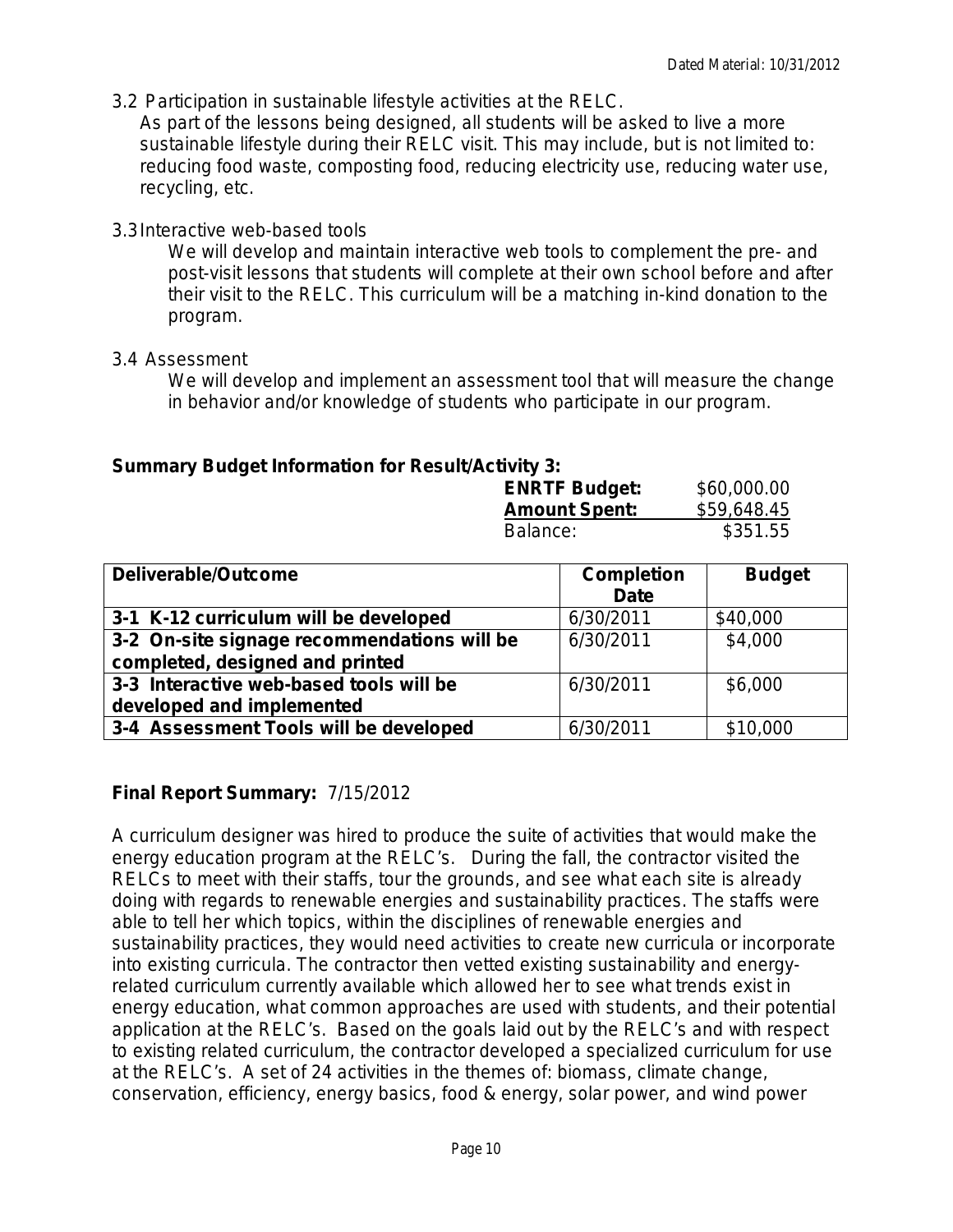were designed. The activities are a mixture of games, simulations, and hands-on experimentation that address a variety of Minnesota state standards in science, math, social studies, language arts, technology, and physical education. The activities are designed to not only instruct the students about renewable energy and sustainability topics, but to give the students opportunities to develop and implement strategies for changing behaviors. The staff from the six RELCs met to review the activities which gave the RELC staffs an opportunity to experience what the activities were like and how to lead them, but it also gave feedback on how to improve the activities as well as pilot test the evaluation tool the sites would use as they tried out the activities. Currently, the RELC's have made the TLFAST activities part of their curriculum, collectively reaching nearly 60,000 students and visitors annually.

"Energy Action" cards were designed as way to help students remember what kinds of things they can do to support sustainable behaviors. Students are being engaged to live a more sustainable lifestyle during their RELC visit which includes, but is not limited to: reducing food waste, composting food, reducing electricity use, reducing water use, recycling, etc. An RFP was circulated and a graphic illustrator was hired to produce these materials. Posters and reminder cards are being utilized at each RELC and can be downloaded from the TLFAST website for schools to or other organizations to use.

The tools that were created/compiled for TLFAST are accessible via the state-side composite website: [www.tlfast.org](http://www.tlfast.org/) for individuals seeking to teach about energy and sustainability. The energy action cards that visitors to the RELC's encounter are also available to download from the site. Lastly, a compilation of relevant mobile apps and online calculators are featured which complement the classroom and RELC activities.

An RFP was circulated and an assessment contractor was hired to evaluate the materials outlined in Result 3.1. In general the results of the assessment found that: "A clear trend of improvement was shown for material taught in the RELC classes. In the 10 different classes, a total of 89 questions were asked of the 550 students and 134 adults who participated in the pre and post testing. Students demonstrated improvement in choosing the correct answer in 79 of the 89 questions showing 88.8% improvement for students overall. Adults provide a little different story, and do not reflect as great a change in the number of participants selecting the correct answer. They arrive with a generally greater set of knowledge prior to the teaching in classes, so the trend among adults showed improvement in 45 of 89 questions for 50.6% improvement overall." The full report as well as the assessment instrument can be found in the Appendix.

**RESULT/ACTIVITY 4:** Establish and maintain center specific websites to share information and knowledge with all interested individuals and groups. Budget \$15,000 Completion date June 2012.

**Description:** Overall Project Coordination: The centers are committed to collecting real time data that can be used on their websites and also for research on the efficiency of the various selected solutions. It will also be used to monitor the results of construction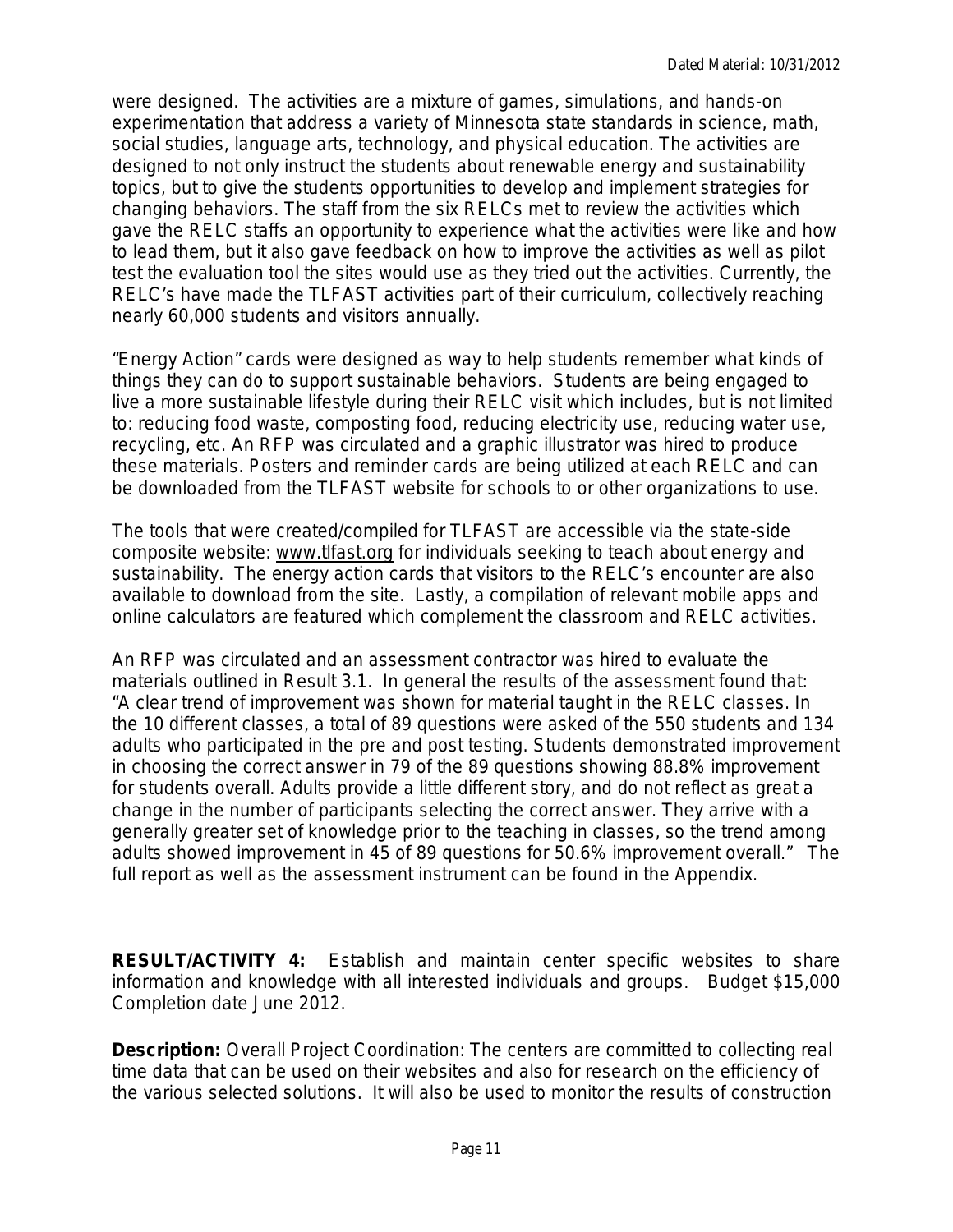and the accuracy of projections. The websites will have similar background information, photos and essays on the project as it develops, and real time monitoring of the energy savings. The six individual center sites will be linked together.

#### **Summary Budget Information for Result/Activity 4:**

| <b>ENRTF Budget:</b> | \$15,000 |
|----------------------|----------|
| <b>Amount Spent:</b> | \$15,000 |
| <b>Balance:</b>      | \$0      |

| <b>Deliverable/Outcome</b>                                                           | <b>Completion</b><br><b>Date</b> | <b>Budget</b> |
|--------------------------------------------------------------------------------------|----------------------------------|---------------|
| 4-1 Web consultant will be selected &<br>appropriate technologies will be determined | 9/1/2011                         | \$3,000       |
| 4-2 Center websites will be upgraded                                                 | 7/15/2011                        | \$10,000      |
| 4-3 State-wide composite site recommendations                                        | 1/15/2012                        | \$2,000       |
| will be completed                                                                    |                                  |               |

## **Final Report Summary:** 7/15/2012

Web designers were interviewed, a web consultant hired, and work completed on a site featuring the partnership of the six centers. During the late 1990's, the six centers worked together to raised \$27,000,000 for capital expansion at our centers. This capital campaign was called "Project EarthSense". The group decided to build on the name recognition of this project and to organize together as the EarthSense Alliance. A recommendation was made to build a website that would be a this partnership on a site which would act as a portal for our collective projects such as TLFAST and a standalone TLFAST site linked to the umbrella EarthSense Alliance site. The sites were built to allow members of the TLFAST project to edit the site thus eliminating the need to hire a webmaster site and incur further costs.

Visitors to the RELC's websites can learn about the TLFAST project through their respective links to the state-wide composite site. These links can be found at:

- Eagle Bluff)<http://www.eagle-bluff.org/top/projects/energy/>
- Deep Portage)<http://www.deep-portage.org/renewable-energy.html>
- Audubon Center)<http://www.audubon-center.org/energy.htm>
- Wolf Ridge) [http://www.wolf-ridge.org/campus/renewable\\_energy.shtml](http://www.wolf-ridge.org/campus/renewable_energy.shtml)
- Long Lake) http://www/llcc.org
- Laurentian Center) http://laurentiancenter.org

The state-wide composite site can be found at: [www.tlfast.org.](http://www.tlfast.org/) In addition to being connected to each center's sites, a link to the TLFAST site can be found on the [www.earthsensealliance.org](http://www.earthsensealliance.org/) site under the PROJECTS menu. [www.tlfast.org](http://www.tlfast.org/) features the energy conservation measures employed by each center as well as current energy use for those with real-time monitoring. In addition, visitors can access curricular materials, web tools, and view the results from the education program assessment.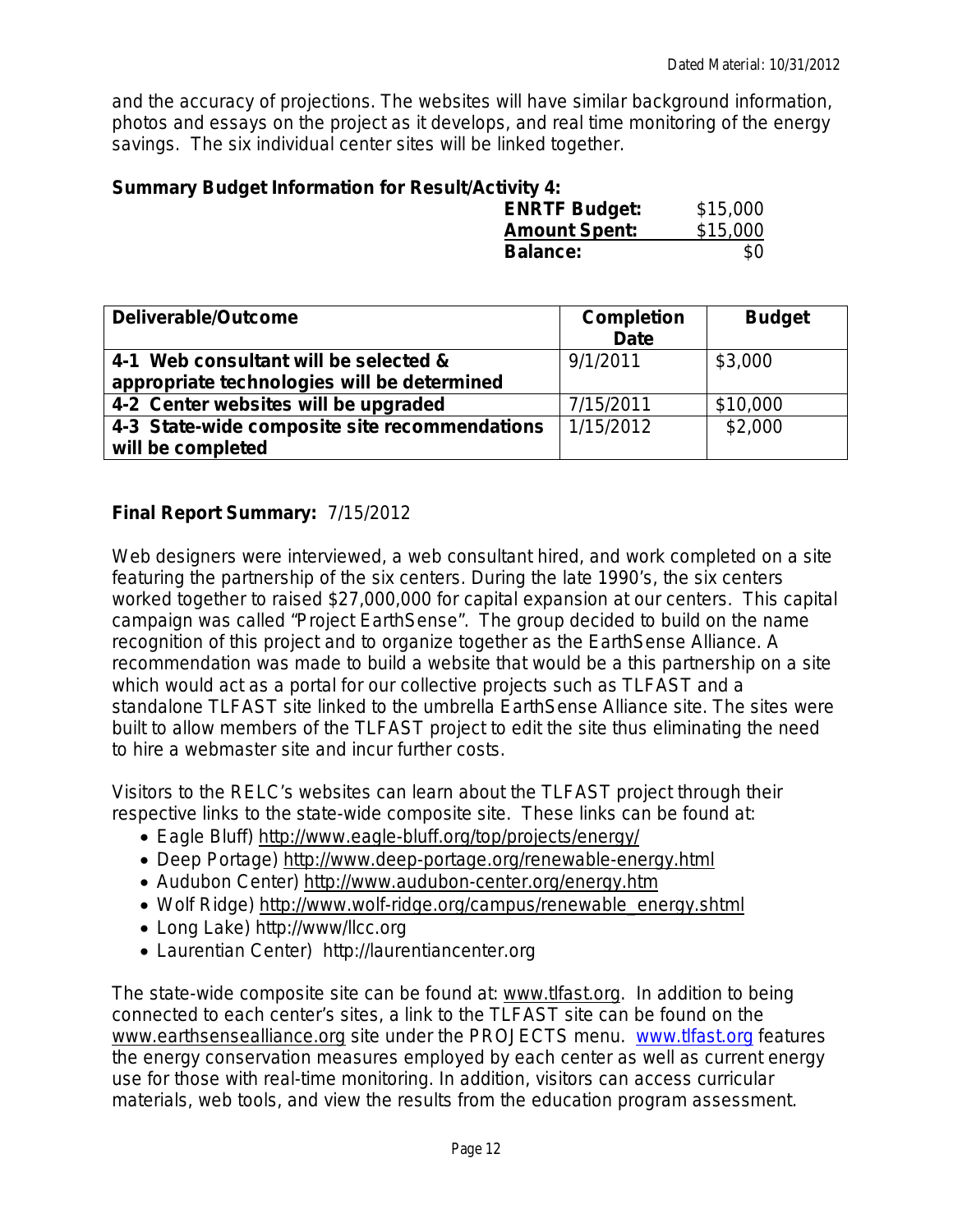# **V. TOTAL ENRTF PROJECT BUDGET:**

#### **Contracts:** \$101,000

Overall Project Coordination \$30,000 Ron Kirk, Kirk Program Management Technical **Advice** 

K-12 Curriculum development \$40,000. The professional contractors will be determined through a competitive bidding process.

Interactive web-based tool design \$6,000 The professional contractors will be determined through a competitive bidding process.

Assessment tools development \$10,000 The professional contractors will be determined through a competitive bidding process.

Web Development \$15,000 The professional contractors will be determined through a competitive bidding process.

#### **Supplies**: \$4,000

On-Site Signage \$4,000. On-site signage will be determined by the successful curriculum consultant hired in consultation with the project members.

#### **Capital Improvements:** \$245,000

## **TOTAL ENRTF PROJECT BUDGET:** \$350,000

#### **Explanation of Capital Expenditures Greater Than \$3,500:**

Envelope and Mechanical Improvements \$170,000 (60% materials, 40% installation) Solar Hot Water \$25,000 (60% materials, 40% installation) Solar Photovoltaics \$50,000 (60% materials, 40% installation)

The capital improvements made with these funds indicated above are fixed capital assets and will remain in place and will continue to be used for the same program through its useful life.

#### **VI. PROJECT STRATEGY:**

**A. Project Partners:** Audubon Center, Sandstone; Deep Portage, Walker; Eagle Bluff, Lanesboro; Laurentian, Britt; Long Lake, McGregor; and Wolf Ridge, Finland.

| 7d-1: Eagle Bluff           | \$<br>350,000 |
|-----------------------------|---------------|
| 7d-2: Audubon               | \$<br>206,000 |
| 7d-3: Deep Portage          | \$212,000     |
| 7d-4: Laurentian            | \$258,000     |
| 7d-5: Long Lake             | \$240,000     |
| 7d-6: Wolf Ridge            | \$234,000     |
| <b>TOTAL APPROPRIATION:</b> | \$1,500,000   |
|                             |               |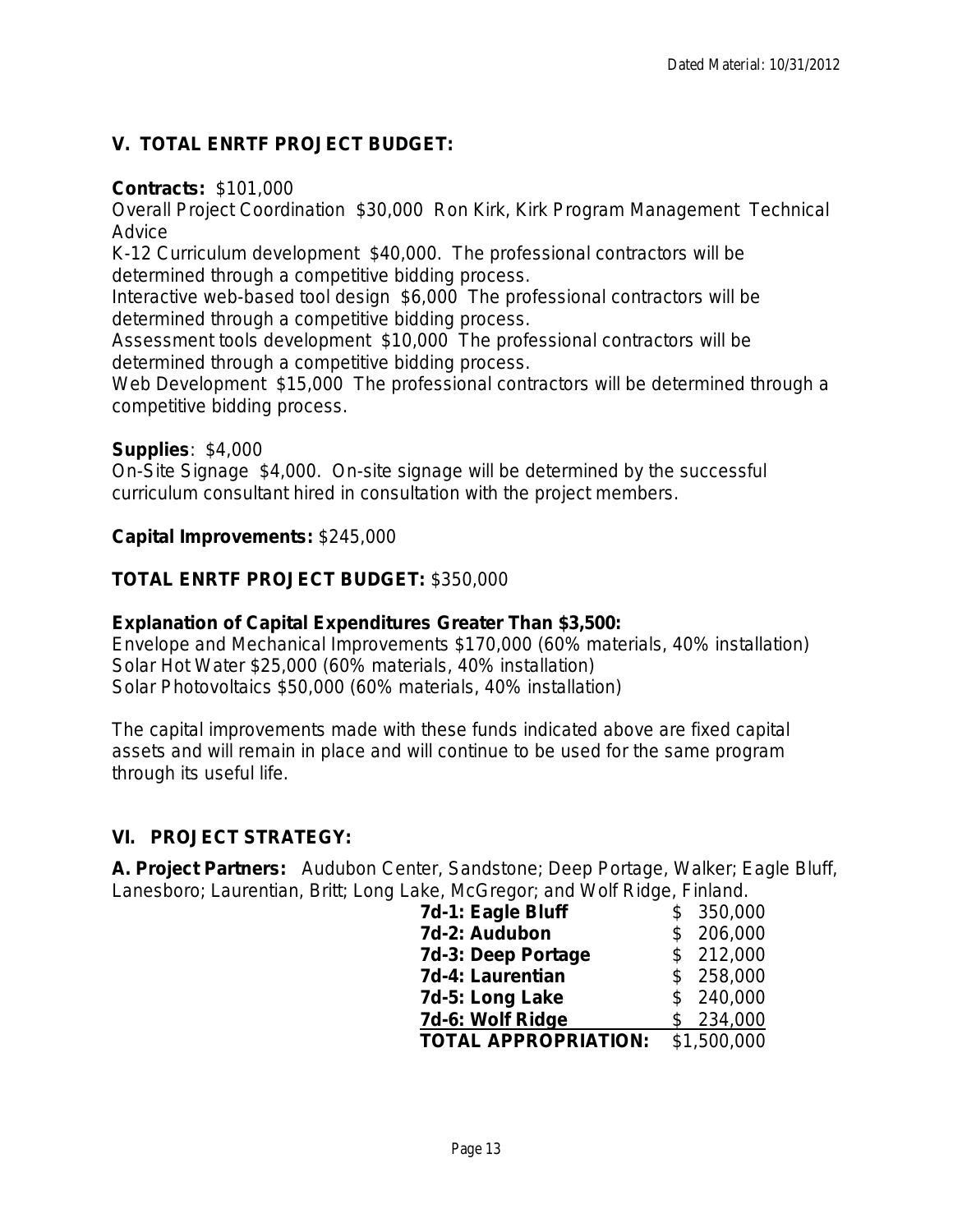**B. Project Impact and Long-term Strategy:** The RELCs sustainable energy campaign has two phases or main goals. Phase 1 is to retrofit our campuses using conservation, efficiency, and renewable resources to reduce the RELCs collective carbon emissions by 80% and lower energy costs. The ENRTF funds will be used to implement one quarter of the Phase 1 goal and sets the stage for our Phase 2 educational programs. The Eagle Bluff will continue to seek funds until all of the Phase 1 work identified in the McKinstry report is completed.

Phase 2 is to create and implement education efforts that compliment the building improvements done in Phase 1, thus using the campuses as models for sustainable retrofitting and practical carbon-neutral lifestyles. The ENRTF funds will allow us to complete a deep energy reduction on the Eagle Bluff residence, adding renewable energy use with solar hot water and solar photovoltaics. The completed project will become the centerplace of educational activities with the ERA-Energy Resource Advisor program.

| <b>B. Funding Sources</b>                          | <b>Overall RELC</b> | <b>Eagle Bluff</b> |
|----------------------------------------------------|---------------------|--------------------|
|                                                    | <b>Project</b>      |                    |
| <b>LCCMR 2010 Request - Pending</b>                | \$1,500,000         |                    |
| 2009 Federal Allocation - \$300,000/ctr - 5        |                     | 1,500,000          |
| <b>Northern Ctrs - Pending</b>                     |                     |                    |
| 2010 Federal Allocation - \$300,000/ctr - 6 ctrs - |                     | \$1,800,000        |
| <b>In Process</b>                                  |                     |                    |
| MN DEED - Energy Related - Deep Portage -          |                     | \$135,000          |
| <b>Received</b>                                    |                     |                    |
| Federal Stimulus EECBG Grant - Long Lake -         |                     | \$100,000          |
| <b>Under consideration</b>                         |                     |                    |

# **C. Other Funds Proposed to be Spent during the Project Period:**

| <b>C. Other Funds</b>                       | <b>Overall RELC</b><br><b>Project</b> | <b>Eagle Bluff</b> |
|---------------------------------------------|---------------------------------------|--------------------|
| <b>In-kind Staff - \$30,000</b>             |                                       | \$5,000 per ctr    |
| 2009 Federal Allocation - \$300,000/ctr - 5 |                                       | \$1,500,000        |
| <b>Northern Centers</b>                     |                                       |                    |

#### **D. Spending HIstory:**

| D. Spending History                                   | <b>Overall RELC</b><br><b>Project</b> | <b>Eagle Bluff</b> |
|-------------------------------------------------------|---------------------------------------|--------------------|
| <b>Bush Foundation - McKinstry Study</b>              | \$176,000                             |                    |
| <b>Butler Family Foundation - Project Development</b> | \$90,000                              |                    |
| <b>AURI - Biomethane Study at Eagle Bluff</b>         |                                       | \$65,000           |
| <b>Beim Foundation - Deep Energy Reduction</b>        |                                       | \$15,000           |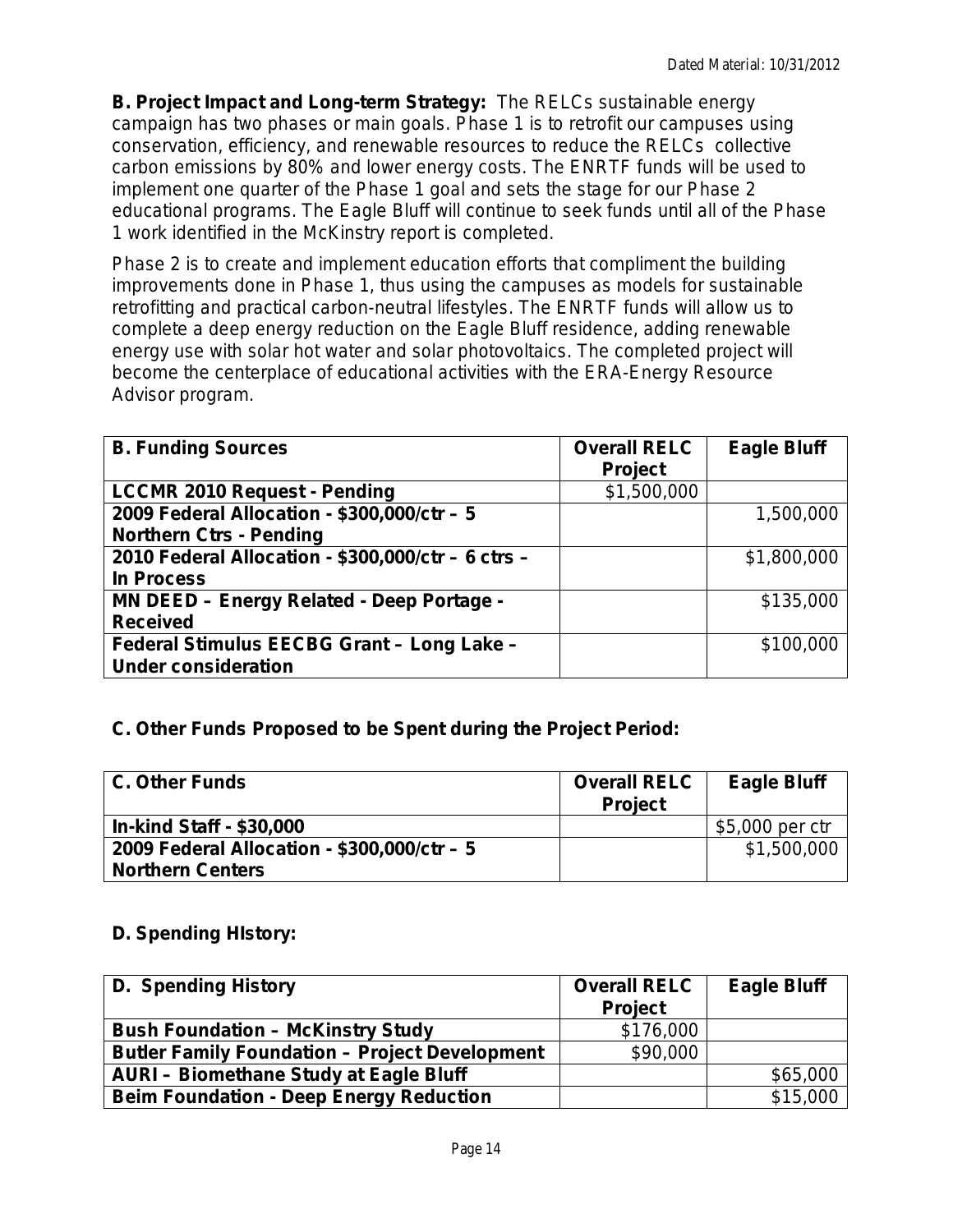# **Design Team at Eagle Bluff**

#### **VII. DISSEMINATION**:

Homeowners, commercial businesses, educators and the general public can access the educational materials, assessment results, demonstration information, and current energy use/production on the Today's Leaders for a Sustainable Tomorrow website at: [www.tlfast.org.](http://www.tlfast.org/)

In addition, this project has allowed the centers the opportunity to collaborate with Winona State University to offer an Energy Resource Advisor course which is part of Continuing Education program and a core course in WSU's Sustainability major.

Using the TLFAST demonstrations and curriculum as the framework, the centers are also now positioned to collaborate on an innovative program funded by the National Science Foundation which focuses on providing informal STEM (Science-Technology-Engineering-Math) experiences for K-12 students.

In the upcoming year and upon the total completion of the project, the centers' will be participating in tours, conferences, or workshops to share the success of the project and publicize the resources available to the public as a result of the project.

**VIII. REPORTING REQUIREMENTS: Periodic work program progress reports will be submitted not later than 01/15/2011, 7/15/2011, and 1/15/2012 A final work program report and associated products will be submitted between June 30 and August 1, 2012 as requested by the LCCMR.**